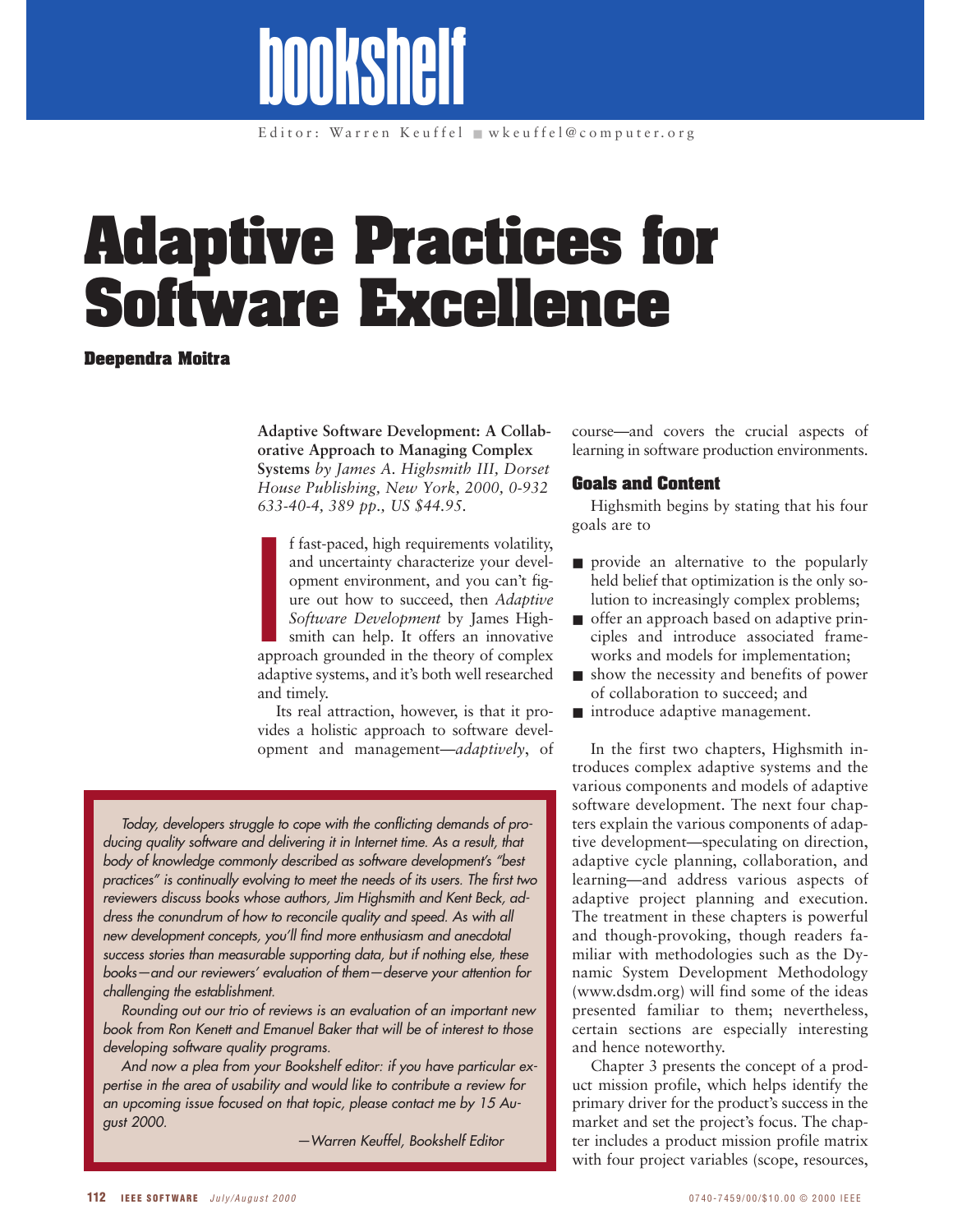#### **BOOKSHELF**

quality, and schedule), which can help readers establish priority in their own projects. Similarly, Chapter 4's detailed explanation of adaptive cycles and thorough guidance on adaptive planning techniques is very useful. A hypothetical cycle-planning example is an added attraction. In addition, I particularly liked the discussion in Chapter 6 on *customer focus group* reviews. Highsmith explains CFG reviews, highlights their usefulness, builds a strong case for conducting them, and offers guidance on how to successfully conduct them.

Chapters 7 through 11 focus on the cultural infrastructure needed to perform adaptive development and describe in detail adaptive management practices. Chapter 9 introduces yet another important practice—workstate life-cycle management. Highsmith contrasts this with the traditional workflow-based approach and explains why the workstate-oriented mindset is suitable for fast-paced development.

#### **A Few Glitches**

Highsmith has produced an excellent book that will surely help those who peruse it seriously. It should help software engineers, managers, trainers, and consultants alike. Experienced software professionals will particularly be able to relate to Highsmith's approach.

However, some details presented in the book seem unnecessary, especially those that are primarily built on the contributions made by others. For example, Chapter 7 spends too much time on material already well-covered in two seminal books, *The Innovator's Dilemma* (Clayton Christensen, Harvard Business School Press, 1997) and *Inside the Tornado* (Geoffrey Moore, HarperBusiness, 1995); references to these would have sufficed. Also, many chapters require a philosophical bent of mind; readers must considerably stretch their minds to comprehend and digest the material.

In many chapters, the analogies to mountaineering are extreme and, at times, boring. In addition, many paragraphs are accurate in their own ways but do not connect well with the following paragraphs or even the book's theme. Furthermore, Highsmith should have included success stories or data based on real projects that have benefited from the adaptive development approach.

Interestingly, Highsmith, like many others, often attempts to wage a war against the CMM. However, he appears to have his own understanding of and assumptions about it. I found his comparison to and argument against the CMM unnecessary and not well supported.

#### **A Solid Investment**

Overall, *Adaptive Software Development* is a useful contribution to the changing profession of software engineering. It attempts to integrate markets, organization, development, and customers and offers a thoughtprovoking framework of concepts, practices, and guidelines to sail through today's volatile software product development environment. I am sure the software soldiers and their commanders operating in turbulent times stand to gain from this book.

**Deependra Moitra** is the General Manager of Quality at Lucent Technologies, India Product Realization Center. Contact him at d.moitra@computer.org.

### **Taking Common Sense to the Extreme**

#### **Diomidis Spinellis**

**eXtreme Programming Explained: Embrace Change** *by Kent Beck, Addison Wesley Longman, 2000, 0-201-61641-6, 190 pp., \$29.95.*

Multiple of the Contract of the Contract of the Contract of the Contract of the Contract of the Contract of the Contract of the Contract of the Contract of the Contract of the Contract of the Contract of the Contract of th any software projects face vague and changing requirements: a pressing time schedule, stringent quality objectives, high staff turnover rates, and demands to deliver value at a low cost. Extreme programming, as described in *eXtreme Programming Explained*, by Kent Beck, challenges many conventional software engineering doctrines and, turning development on its head, offers a lightweight methodology for effectively delivering software while

controlling time, cost, quality, and, refreshingly, the project's scope.

#### **Eliminating the Elaborate**

The theoretical basis for XP is an options-based pricing model of software development. Because software is developed in an environment where technological, business, and human risks abound, investing for the future through careful architectural design, elaborate code structures that support all possible future requirements, and matching documentation can be a waste of effort. Changing requirements or technology might render parts of the system obsolete.

Kent Beck's insight lies in discounting elaborate design for future needs in favor of today's simplicity. He suggests deferring important design decisions until a particular feature is needed. According to Beck, you should develop the most important features first, rapidly providing the customer with the functionality required and minimizing the risk of total project failure. As code evolves, you can always refactor it in response to new needs. Surprisingly, Beck takes for granted that current state-of-the-art technology and programmer skills will support these continuous design changes.

#### **Beck's XP**

XP takes a holistic, value-driven view of the development process, focusing on four key values: *communica-*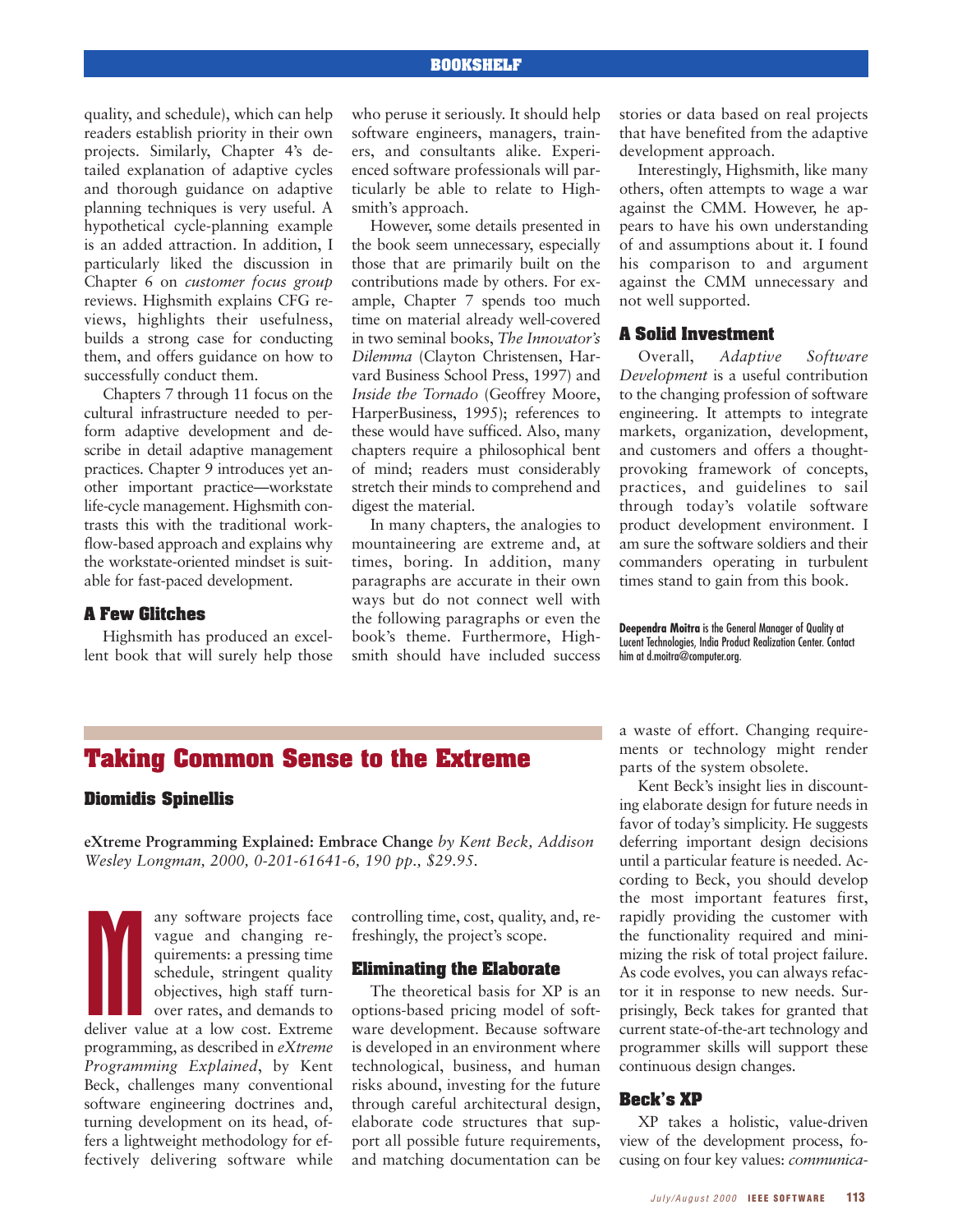#### **BOOKSHELF**

*tion*, *simplicity*, *feedback*, and *courage*. It encourages communication by having the developers collectively own all the code and work in pairs on a single machine. XP's simple design evolves through constant refactoring—guided by a suitable metaphor and implemented in accordance to common coding standards—and obviates the need for extensive documentation. XP encourages programmers to develop only the functionality needed and to plan on changing the design to accommodate new features.

To provide feedback during development, XP programmers write unit tests before coding activities and run tests after design changes or integration. They also have a customer representative on site who can write function tests. Finally, courage complements the other three values by letting team members throw code away or improve system-level design and by encouraging managers to embrace change.

#### **A Guide to Reading the Book**

Beck devotes separate chapters to management, planning, development, design, and testing; however, he fails to discuss in depth several practical implementation aspects. A complete case study might have helped readers understand how to plan a large project and the pragmatics of pair programming. More importantly, a case study

could teach readers how unit and functional tests evolve in a large or GUIbased system. Beck takes for granted the use of object-oriented technology (including object-oriented databases) when discussing design refactoring and thus fails to give this important implementation constraint and its implications the attention it deserves.

On a more positive note, Beck offers advice on how to adopt XP (by gradually implementing XP practices) and retrofit it into existing projects (which is difficult but not impossible). He also outlines the life cycle of an XP project and discusses various, roles, problems, limitations, and exploitation issues. He frankly admits XP's limitations, and I recommend that skeptical readers read the respective chapter first to avoid distracting themselves by trying to apply XP to areas for which it is not suited.

Beck advises against using XP in an environment whose culture would not tolerate it: in large teams (a 10 person team is probably the upper limit), applications where changes incur large overheads, systems with long compile or test cycles, applications that do not allow easy testing, and physical environments that separate people (XP teams are encouraged to work cooperatively in a single room; it is unclear how constant interruptions and pair working allow deliberate concentration). Again, I advise skeptical readers to read the penultimate chapter early on—it describes how to apply XP to existing contractual work practices, albeit not for open source development.

Although not always entirely convincing, Beck proposes how to adapt fixed price, outsourcing, and time and materials contracts for XP (not the other way around). An eclectic annotated bibliography (which will doubtlessly provide incentives for more reading), a glossary, and an index (with too many second-level entries and too few first-level ones) complement a generally well-structured and well-written book.

#### **Overall, A Beneficial Read**

XP is clearly not for everyone. However, most projects currently being developed under the pressures of Internet time can surely benefit from its approach, and they are not the only candidates. I have often found myself following parts of the XP approach while programming—I'm glad that Beck formalized it into one coherent methodology encompassing the complete software lifecycle. I will certainly try to experiment with XP in a team development context, and I am sure I will not be alone.

**Diomidis Spinellis** is an assistant professor in the Department of Information and Communication Systems at the University of the Aegean. Contact him at dspin@aegean.gr

## **Software Process Quality: Flying Coach**

#### **Robert Bruce Kelsey**

**Software Process Quality: Management and Control** *by Ron S. Kenett and Emanuel R. Baker, Marcel Dekker, New York, 1999, 0-8247-1733-3, 241 pp., \$150.*

W hen you book an economy coach flight across the country for \$150, you know what to expect. You'll cover a lot of ground but your sightseeing will be restricted

to what can be seen from 30,000 feet. And, if you're lucky, you'll get a snack that will stave off hypoglycemia until you land. But if you plunk down \$150 for a book, even at the inflated prices in airport bookstores, you expect to

walk away with an indispensable, perhaps even seminal work in the field, not an in-flight magazine. Caveat emptor—*Software Process Quality* falls somewhere in between.

#### **The View from 30,000 Feet**

The authors derive their material from graduate courses Ron Kenett delivered at Tel Aviv University. As a primary text in a survey course, it has much to recommend it. It describes the components of a software quality program, discusses the various standards that you can use in developing such a program, and at least touches on all aspects of development from